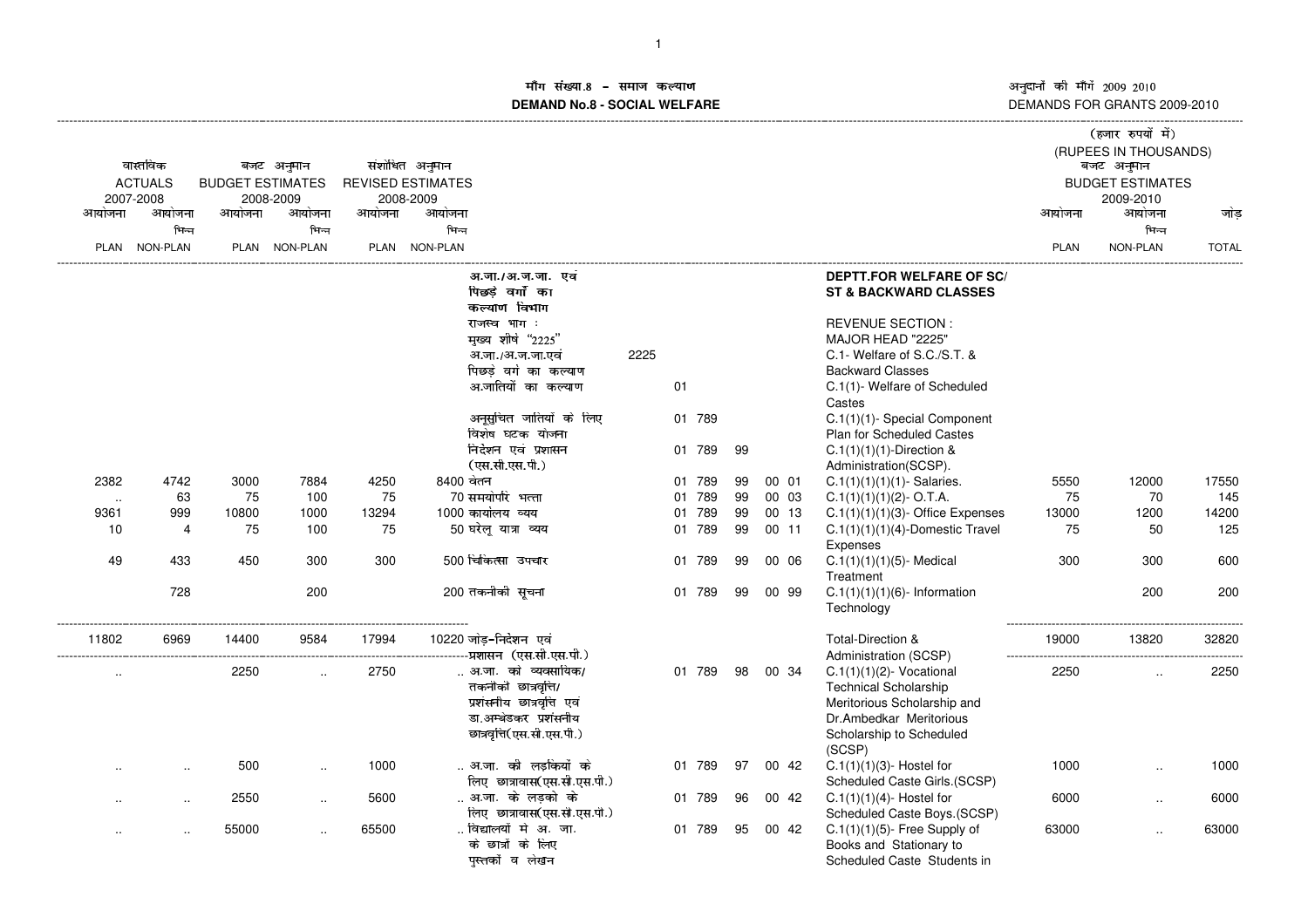sstututur van de van de van de van de van de van de van de van de van de van de van de van de van de van de va

# in संख्या gij d`aklmangaop[q**DEMAND No.8 - SOCIAL WELFARE**

|               |                             |                         |                 |           |                                       |                                                                                                                                    |           |    |       |                                                                                                                                       |               | (रुणार रुपषा म)                      |              |
|---------------|-----------------------------|-------------------------|-----------------|-----------|---------------------------------------|------------------------------------------------------------------------------------------------------------------------------------|-----------|----|-------|---------------------------------------------------------------------------------------------------------------------------------------|---------------|--------------------------------------|--------------|
|               | वास्तविक                    |                         | बजट अनुमान      |           | संशोधित अनुमान                        |                                                                                                                                    |           |    |       |                                                                                                                                       |               | (RUPEES IN THOUSANDS)<br>बजट अनुमान  |              |
|               | <b>ACTUALS</b><br>2007-2008 | <b>BUDGET ESTIMATES</b> | 2008-2009       |           | <b>REVISED ESTIMATES</b><br>2008-2009 |                                                                                                                                    |           |    |       |                                                                                                                                       |               | <b>BUDGET ESTIMATES</b><br>2009-2010 |              |
| आयोजना        | आयोजना                      | आयोजना                  | आयोजना          | आयोजना    | आयोजना                                |                                                                                                                                    |           |    |       |                                                                                                                                       | आयोजना        | आयोजना                               | जोड          |
|               | भिन्न                       |                         | भिन्न           |           | भिन्न                                 |                                                                                                                                    |           |    |       |                                                                                                                                       |               | भिन्न                                |              |
| <b>PLAN</b>   | <b>NON-PLAN</b>             | <b>PLAN</b>             | <b>NON-PLAN</b> | PLAN      | <b>NON-PLAN</b>                       |                                                                                                                                    |           |    |       |                                                                                                                                       | <b>PLAN</b>   | <b>NON-PLAN</b>                      | <b>TOTAL</b> |
|               |                             |                         |                 |           |                                       | का निशुल्क<br>सामग्री<br>वितरण (एस.सी.एस.पी.)                                                                                      |           |    |       | schools (SCSP).                                                                                                                       |               |                                      |              |
| $\cdot$ .     | $\cdots$                    | 500                     |                 |           |                                       | दिलशाद गार्डन में<br>परीक्षा पूर्व कोचिंग<br>के लिए नया केन्द्र<br>(एस.सी.एस.पी.)                                                  | 789<br>01 | 94 | 00 42 | $C.1(1)(1)(6)$ -New centre for<br>pre-examination coaching<br>at Dilshad Garden (SCSP)                                                | 100           |                                      | 100          |
| $\cdot$ .     | $\sim$ $\sim$               | 21500                   | $\ddotsc$       | 61800     |                                       | अ.जा./अ.ज.जा./  अन्य<br>पिछडे वर्ग एवं अल्प<br>संख्यक छात्रों को<br>योग्यता छात्रवृती–कक्षा<br>6 से 12 (एस.सी.एस.पी.)              | 789<br>01 | 93 | 00 42 | $C.1(1)(1)(7)$ -Merit scholership<br>to SC/ST/OBC and Minority<br>students - Class VI to XII<br>(SCSP)                                | 63000         |                                      | 63000        |
|               |                             | 2000                    | $\sim$ $\sim$   | 6500      |                                       | सार्वजनिक विद्यालयों में<br>ट्यूशन फीस की<br>प्रतिपूर्ति (एस.सी.एस.पी.)                                                            | 789<br>01 | 92 | 00 42 | $C.1(1)(1)(8)$ - Reimbursment of<br>Tution fee in Public School<br>(SCSP)                                                             | 7000          |                                      | 7000         |
| $\sim$ $\sim$ | $\sim$ $\sim$               | 50000                   |                 | 500       |                                       | 20 सूत्रीय कार्यकम के अर्न्तगत<br>आर्बोटेत घरों के विद्युतिकरण<br>के लिए छूट (अ.जा./अ.ज.जा<br>के लिए आवासीय छूट)<br>(एस.सी.एस.पी.) | 01 789    | 91 | 00 33 | $C.1(1)(1)(9)$ -Subsidy for<br>electtrification of houses alloted<br>under 20 point programme<br>(Housing subsidy for SC/ST<br>(SCSP) | 5000          |                                      | 5000         |
| $\cdot$ .     | 1240                        | $\cdots$                | 1586            | $\cdot$ . |                                       | 2180 अ.जा./अ.ज.जा.  कल्याण  बोर्ड<br>(एस.सी.एस.पी.)                                                                                | 01<br>789 | 90 | 00 42 | $C.1(1)(1)(10) - SC/ST$ Welfare<br>Board (SCSP)                                                                                       | $\sim$ $\sim$ | 2985                                 | 2985         |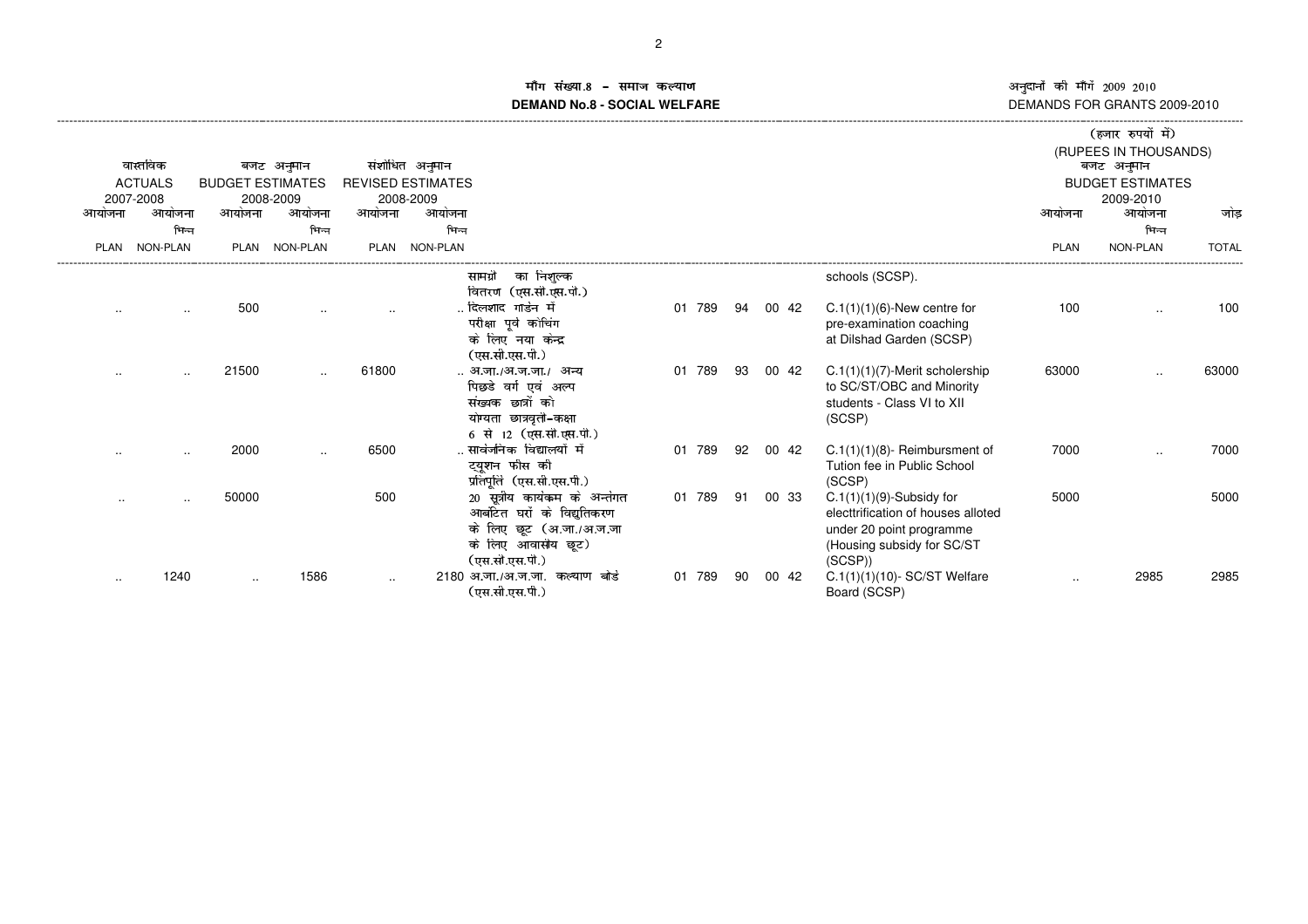### ांग संख्य<u>ा</u>. &() # \*+, -& ./0**DEMAND No.8 - SOCIAL WELFARE**

|        | वास्तविक<br><b>ACTUALS</b><br>2007-2008 | <b>BUDGET ESTIMATES</b> | बजट अनुमान<br>2008-2009 |           | संशोधित अनुमान<br><b>REVISED ESTIMATES</b><br>2008-2009                                                                                            |                            |          |       |                                                                                                                                                                                                                |             | (हजार रुपयों में)<br>(RUPEES IN THOUSANDS)<br>बजट अनुमान<br><b>BUDGET ESTIMATES</b><br>2009-2010 |                          |
|--------|-----------------------------------------|-------------------------|-------------------------|-----------|----------------------------------------------------------------------------------------------------------------------------------------------------|----------------------------|----------|-------|----------------------------------------------------------------------------------------------------------------------------------------------------------------------------------------------------------------|-------------|--------------------------------------------------------------------------------------------------|--------------------------|
| आयोजना | आयोजना                                  | आयोजना                  | आयोजना                  | आयोजना    | आयोजना                                                                                                                                             |                            |          |       |                                                                                                                                                                                                                | आयोजना      | आयोजना                                                                                           | जोड                      |
| PLAN   | भिन्न<br>NON-PLAN                       |                         | भिन्न<br>PLAN NON-PLAN  |           | भिन्न<br>PLAN NON-PLAN                                                                                                                             |                            |          |       |                                                                                                                                                                                                                | <b>PLAN</b> | भिन्न<br>NON-PLAN                                                                                | <b>TOTAL</b><br>-------- |
|        | 129                                     |                         | 200                     |           | 325 अनू.जाति को कानूनी<br>सहायता (एस.सी.एस.पी.)                                                                                                    | 01 789                     | 89       | 00 42 | $C.1(1)(1)(11)$ - Legal reach to<br>Scheduled Castes (SCSP)                                                                                                                                                    |             | 350                                                                                              | 350                      |
| 6700   |                                         |                         |                         | $\ddotsc$ | दि.न.नि. को धोबी घाटों<br>के निर्माण एवं सुधार<br>हेतु (एस.सी.एस.पी.)<br>सार्वजनिक क्षेत्र एवं<br>अन्य उपकर्मों को                                 | 01 789<br>01 190           | 88       | 00 42 | $C.1(1)(1)(12)$ - MCD for construct<br>& improvement of Dhobi-Ghat<br>(SCSP)<br>C.1(1)(2)- Assistance to Public<br>Sector and Other Undertakings.                                                              |             |                                                                                                  |                          |
| 3000   |                                         |                         |                         | 3796      | सहायता<br>अनु.जाति व अनुसूचित<br>जनजाति के लिए<br>डी.एस.एफ.डी.सी. को<br>आर्थिक सहायता                                                              | 01 190                     | 97       | 00 31 | $C.1(1)(2)(1)$ -Financial<br>Assistance to DSCFDC for<br>SC/STs                                                                                                                                                | 5000        |                                                                                                  | 5000                     |
|        |                                         |                         |                         |           | कम्पयुटरीकृत जूता<br>डिजाइन केन्द्र की<br>स्थापना के लिए<br>दिल्ली अनु.जा. वित्तीय<br>विकास निगम को<br>सहायता अनुदान                               | 01 190                     | 96       | 00 31 | $C.1(1)(2)(2)$ -Grant-in-aid to<br>Delhi Scheduled Caste<br><b>Financial Development</b><br>Corporation for Setting up of a<br><b>Computerised Footwear</b><br>designs Centre                                  |             |                                                                                                  |                          |
| 128    |                                         | 2250                    |                         | 1650      | शिक्षा<br>अ.जा. को व्यवसायिक/<br>तकनीकी छात्रवृत्ति/<br>प्रशंसनीय छात्रवृत्ति एवं<br>डा.अम्बेडकर प्रशंसनीय<br>छात्रवृत्ति<br>शिक्षण तथा संम्बन्धित | 01 277<br>01 277<br>01 277 | 66<br>96 | 00 34 | $C.1(1)(3)$ - Education.<br>$C.1(1)(3)(1)$ - Vocational<br><b>Technical Scholarship</b><br>Meritorious Scholarship and<br>Dr.Ambedkar Meritorious<br>Scholarship to Scheduled<br>$C.1(1)(3)(2)$ - Coaching and | 2150        |                                                                                                  | 2150                     |
|        |                                         |                         |                         |           | योजनायें (परीक्षा पूर्व<br>प्रशिक्षण)                                                                                                              |                            |          |       | Allied Schemes.<br>(Pre-Examination Trg.)                                                                                                                                                                      |             |                                                                                                  |                          |
|        | 593                                     |                         | 954                     | $\ddotsc$ | 1000 वेतन                                                                                                                                          | 01 277                     | 96       | 00 01 | $C.1(1)(3)(2)(1)$ - Salaries.                                                                                                                                                                                  |             | 1500                                                                                             | 1500                     |
|        | 8                                       |                         | 15                      | $\cdot$ . | 15 समयोपरि भत्ता                                                                                                                                   | 01 277                     | 96       | 00 03 | $C.1(1)(3)(2)(2) - O.T.A.$                                                                                                                                                                                     |             | 15                                                                                               | 15                       |
|        | $\cdot$ .                               | $\cdot$ .               | 25                      | $\ddotsc$ | 25 छात्रवृत्ति एवं वजीफा                                                                                                                           | 01 277                     | 96       | 00 34 | $C.1(1)(3)(2)(3)$ - Scholarship/<br>Stipends.                                                                                                                                                                  | $\ddotsc$   | 25                                                                                               | 25                       |
|        | 861                                     | $\ddot{\phantom{a}}$    | 655                     |           | 900 कार्यालय व्यय                                                                                                                                  | 01 277                     | 96       | 00 13 | $C.1(1)(3)(2)(4)$ -Office Expenses                                                                                                                                                                             |             | 800                                                                                              | 800                      |
|        | 8                                       | $\ddotsc$               | 50                      | $\ddotsc$ | 50 चिकित्सा उपचार                                                                                                                                  | 01 277                     | 96       | 00 06 | $C.1(1)(3)(2)(5)$ - Medical<br>Treatment                                                                                                                                                                       | $\ddotsc$   | 50                                                                                               | 50                       |
|        |                                         |                         | 25                      |           | 25 सूचना तकनीक                                                                                                                                     | 01 277                     | 96       | 00 99 | $C.1(1)(3)(2)(6)$ - Information<br>Technology                                                                                                                                                                  |             | 25                                                                                               | 25                       |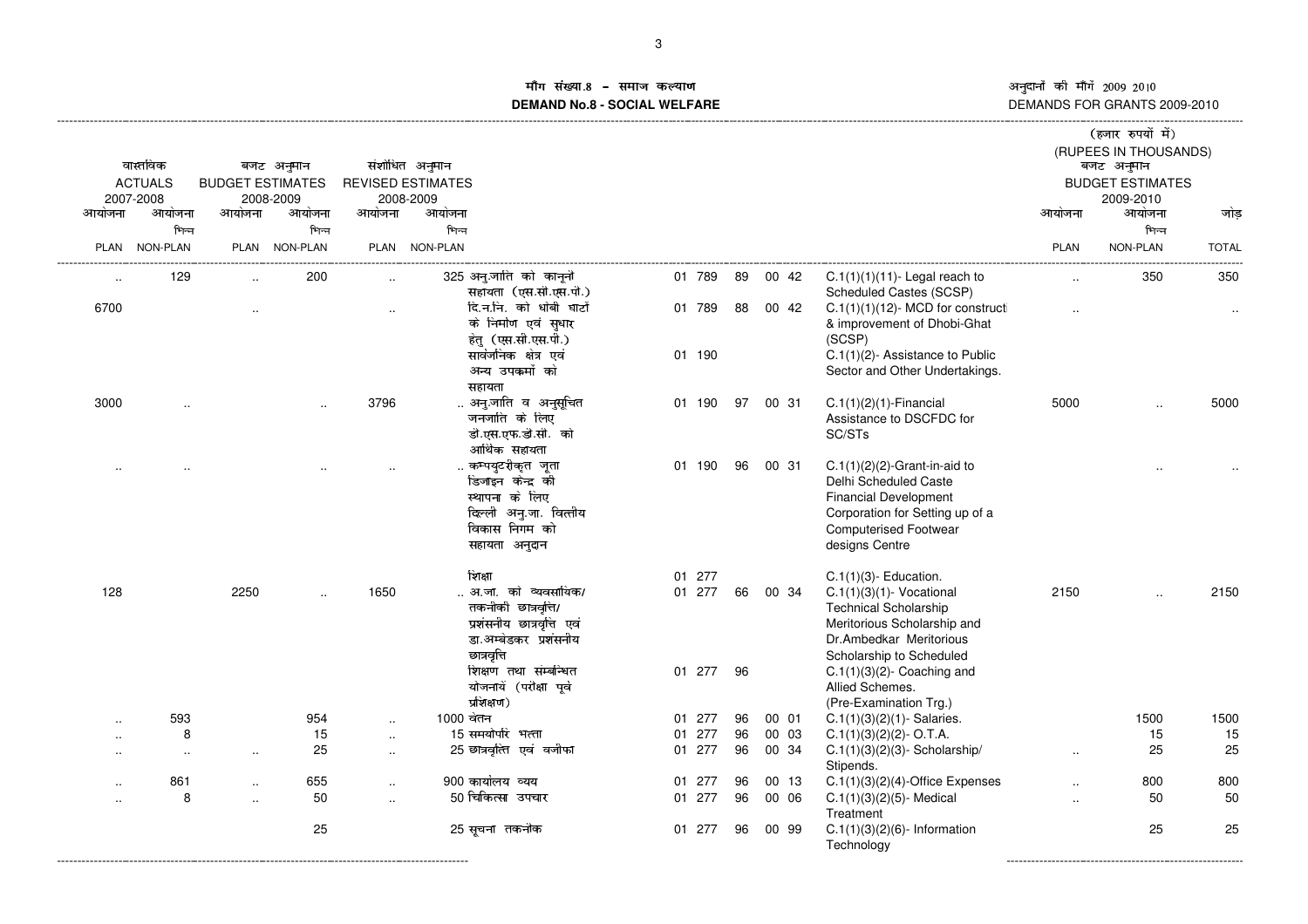# ाँग संख्या ·¹º ´°±»¼½±¾·±¿ÀÁ**DEMAND No.8 - SOCIAL WELFARE**

|                      |                                         |                         |                         |           |                                                                                                       |        |    |       |                                                                                                      |             | (हजार रुपयों में)<br>(RUPEES IN THOUSANDS)         |              |
|----------------------|-----------------------------------------|-------------------------|-------------------------|-----------|-------------------------------------------------------------------------------------------------------|--------|----|-------|------------------------------------------------------------------------------------------------------|-------------|----------------------------------------------------|--------------|
|                      | वास्तविक<br><b>ACTUALS</b><br>2007-2008 | <b>BUDGET ESTIMATES</b> | बजट अनुमान<br>2008-2009 |           | संशोधित अनुमान<br><b>REVISED ESTIMATES</b><br>2008-2009                                               |        |    |       |                                                                                                      |             | बजट अनुमान<br><b>BUDGET ESTIMATES</b><br>2009-2010 |              |
| आयोजना               | आयोजना                                  | आयोजना                  | आयोजना                  | आयोजना    | आयोजना                                                                                                |        |    |       |                                                                                                      | आयोजना      | आयोजना                                             | जोड          |
|                      | भिन्न<br>PLAN NON-PLAN                  |                         | भिन्न<br>PLAN NON-PLAN  |           | भिन्न<br>PLAN NON-PLAN                                                                                |        |    |       |                                                                                                      | <b>PLAN</b> | भिन्न<br>NON-PLAN                                  | <b>TOTAL</b> |
| $\ddot{\phantom{a}}$ | 1470                                    | $\ddotsc$               | 1724                    | $\sim$    | 2015 जोड़-शिक्षण तथा<br>-संम्बन्धित योजनाएं                                                           |        |    |       | <b>Total-Coaching and Allied</b><br>Schemes                                                          | $\ddotsc$   | 2415                                               | 2415         |
| 650                  | 624                                     | 500                     | 1250                    | $\ddotsc$ | 1730 अ.जा. को लड़कियों के<br>लिए छात्रावास                                                            | 01 277 | 64 | 00 42 | $C.1(1)(3)(3)$ - Hostel for<br>Scheduled Caste Girls.                                                |             | 1800                                               | 1800         |
| 4952                 | 1027                                    | 2550                    | 1326                    | $\cdot$   | 1726 अ.जा. के लड़को के<br>लिए छात्रावास                                                               | 01 277 | 62 | 00 42 | $C.1(1)(3)(4)$ - Hostel for<br>Scheduled Caste Boys.                                                 | 4000        | 1700                                               | 5700         |
| 109963               | $\ddot{\phantom{a}}$                    | 55000                   |                         | 11200     | विद्यालयों मे अ. जा.<br>के छात्रों के लिए<br>पस्तकों व लेखन<br>सामग्री का निशुल्क<br>वितरण            | 01 277 | 60 | 00 42 | $C.1(1)(3)(5)$ - Free Supply of<br>Books and Stationary to<br>Scheduled Caste Students in<br>schools | 6500        |                                                    | 6500         |
|                      |                                         |                         |                         |           | बहुकला संस्थानों<br>अध्ययनरत अ.जा.<br>के छात्रों को शिक्षा<br>शुल्क की अदायगी                         | 01 277 | 80 | 00 42 | $C.1(1)(3)(6)$ - Re-imbursement<br>of Tuition Fees to SCs studying<br>in Polytechnics.               |             |                                                    |              |
| 241                  | $\ddotsc$                               | 1000                    |                         | 1000      | कोचिंग व संबद्घ<br>योजनायें (परीक्षा पूर्व<br>प्रशिक्षण)(सीएसएस)                                      | 01 277 | 77 | 00 42 | $C.1(1)(3)(7)$ - Coaching and<br>Allied Schemes (Pre-exam<br>Training) (CSS).                        | 1000        | $\ddot{\phantom{a}}$                               | 1000         |
| $\cdot$ .            |                                         | 500                     |                         |           | दिलशाद गार्डन में<br>परीक्षा पूर्व कोचिंग<br>के लिए नया केन्द्र                                       | 01 277 | 58 | 00 42 | $C.1(1)(3)(8)$ -New centre for<br>pre-examination coaching<br>at Dilshad Garden                      | 100         |                                                    | 100          |
| 44190                |                                         | 21500                   |                         | 7100      | अ.जा./अ.ज.जा./ अन्य<br>पिछडे वर्ग एवं अल्प<br>संख्यक छात्रों को<br>योग्यता छात्रवृती-कक्षा<br>6 से 12 | 01 277 | 73 | 00 34 | C.1(1)(3)(9)-Merit scholership<br>to SC/ST/OBC and Minority<br>students - Class VI to XII            | 6500        |                                                    | 6500         |
| 3262                 | $\ddotsc$                               | 2000                    | $\cdot$                 | 1800      | सार्वजनिक विद्यालयों में<br>ट्यूशन फीस की<br>प्रतिपूर्ति                                              | 01 277 | 71 | 00 42 | $C.1(1)(3)(10)$ - Reimbursment of<br>Tution fee in Public School                                     | 1900        | $\cdot$                                            | 1900         |
| $\ddot{\phantom{a}}$ | $\ddotsc$                               | 500                     | $\ddotsc$               | 6000      | मैट्रिक उपरांत छात्रवृति<br>योजना (सी.एस.एस)                                                          | 01 277 | 71 | 00 34 | C.1(1)(3)(11)- Post-Matric<br>Scholarship Scheme (CSS)                                               | 10000       | $\ddot{\phantom{a}}$                               | 10000        |
| $\ddot{\phantom{a}}$ | 4996                                    |                         | 5000                    | $\ldots$  | 7500 मैटिक उपरांत छात्रवृत्ति<br>योजना                                                                | 01 277 | 69 | 00 34 | $C.1(1)(3)(12)$ - Post-Matric<br>Scholarship Scheme                                                  |             | 6000                                               | 6000         |
|                      |                                         | 500                     |                         | 1700      | मैटिक पूर्व छात्रवृत्ति<br>योजना (सी.एस.एस)                                                           | 01 277 | 68 | 00 34 | $C.1(1)(3)(13)$ - Pre-Matric<br>Scholarship Scheme (CSS)                                             | 5000        |                                                    | 5000         |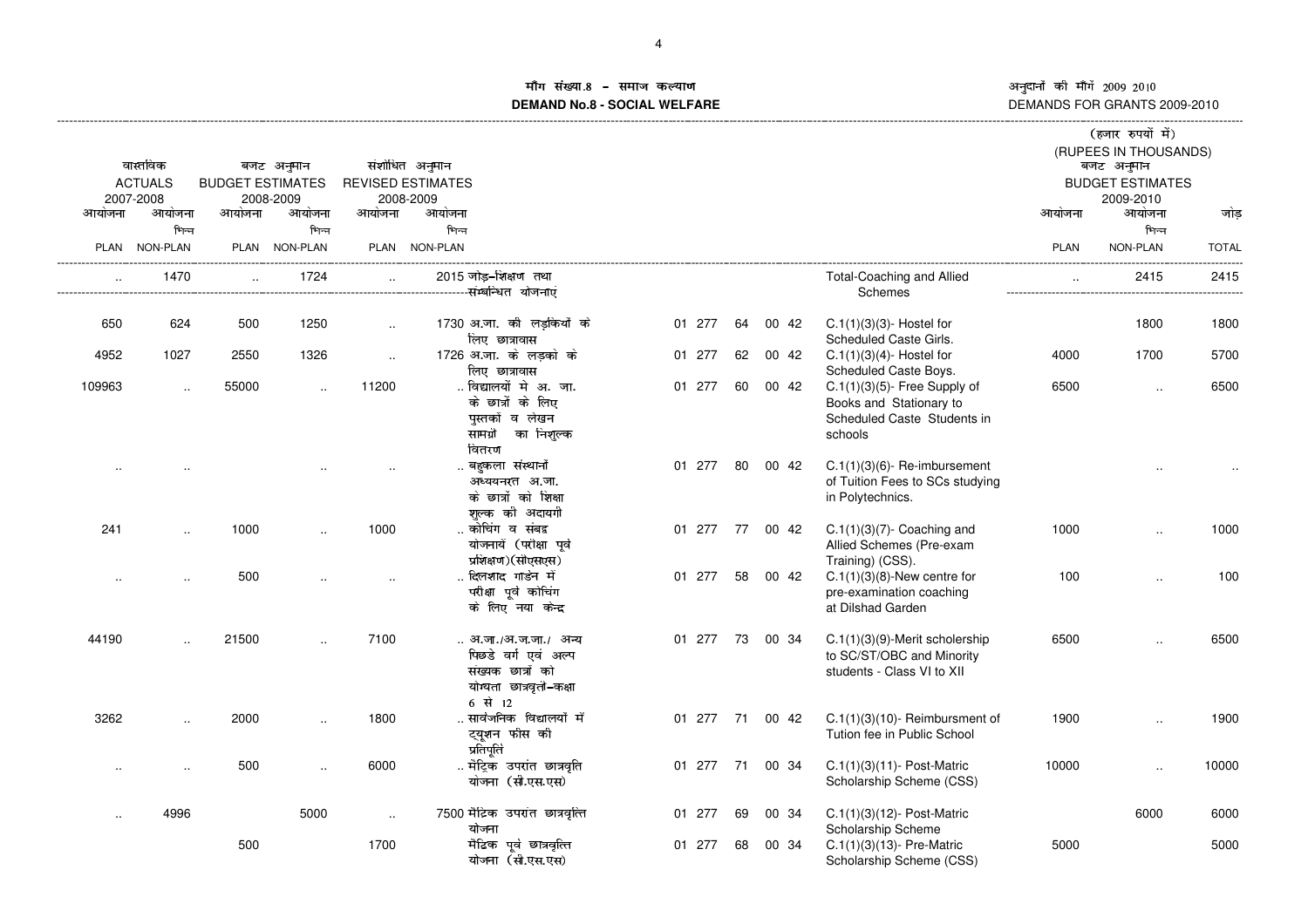طبی اللہ کا अनुदानों की माँगे 2009–2010<br>DEMANDS FOR GRANTS 2009-2010

# ाँग संख्या X[\ UQR]^\_R`XRab6c**DEMAND No.8 - SOCIAL WELFARE**

| आयोजना    | वास्तविक<br><b>ACTUALS</b><br>2007-2008<br>आयोजना<br>भिन्न | <b>BUDGET ESTIMATES</b><br>आयोजना | बजट अनुमान<br>2008-2009<br>आयोजना<br>भिन्न | आयोजना    | संशोधित अनुमान<br><b>REVISED ESTIMATES</b><br>2008-2009<br>आयोजना<br>भिन्न                                               |                        |    |       |                                                                                                                                                                         | आयोजना               | (हजार रुपयों में)<br>(RUPEES IN THOUSANDS)<br>बजट अनुमान<br><b>BUDGET ESTIMATES</b><br>2009-2010<br>आयोजना<br>भिन्न | जोड          |
|-----------|------------------------------------------------------------|-----------------------------------|--------------------------------------------|-----------|--------------------------------------------------------------------------------------------------------------------------|------------------------|----|-------|-------------------------------------------------------------------------------------------------------------------------------------------------------------------------|----------------------|---------------------------------------------------------------------------------------------------------------------|--------------|
| PLAN      | <b>NON-PLAN</b>                                            |                                   | PLAN NON-PLAN                              |           | PLAN NON-PLAN                                                                                                            |                        |    |       |                                                                                                                                                                         | <b>PLAN</b>          | NON-PLAN                                                                                                            | <b>TOTAL</b> |
|           |                                                            | 1000                              |                                            | 11000     | योग्यता एवं आय आधारित<br>छात्रवृत्ति (सी.एस.एस)                                                                          | 01 277                 | 67 | 00 34 | $C.1(1)(3)(14)$ -Merit-cum-means<br>based scholarships (CSS)                                                                                                            | 11000                |                                                                                                                     | 11000        |
| 163386    | 8117                                                       | 87300                             | 9300                                       | 41450     | 12971 जोड़-शिक्षा                                                                                                        |                        |    |       | Total - Education                                                                                                                                                       | 48150                | 11915                                                                                                               | 60065        |
|           |                                                            |                                   |                                            |           | अन्य व्यय                                                                                                                | 01 800                 |    |       | C.1(1)(4)- Other Expenditure.                                                                                                                                           |                      |                                                                                                                     |              |
|           |                                                            |                                   | 30                                         | $\ddotsc$ | 30 अत्याचारों से पीड़ित<br>अनु.ज.जा.के व्यक्तियों<br>का पुनर्वास                                                         | 01 800                 | 89 | 00 42 | $C.1(1)(4)(1)$ - Comprehensive<br>rehabilitation of ST victims<br>of atrocities.                                                                                        | $\ddot{\phantom{a}}$ | 30                                                                                                                  | 30           |
|           |                                                            | 100                               |                                            | 100       | अनु.जा./अनु.जनजाति<br>अत्याचार निवारण नियम<br>1989 तथा नागरिक<br>अधिकार सुरक्षा नियम, 1955<br>का परिपालन (सी.एस.एस.)     | 01<br>800              | 73 | 00 42 | $C.1(1)(4)(2)$ - Implementation<br>of Civil Rights Act, 1955 & the<br><b>SC/ST Prevention of Atrocities</b><br>Act, 1989 (CSS)                                          | 100                  | $\ddotsc$                                                                                                           | 100          |
| $\cdot$ . |                                                            | 10000                             |                                            | 10000     | अ.जा. विशेष घटक योजना<br>को विशेष केन्द्रीय<br>सहायता (सी.एस.एस.)                                                        | 01 800                 | 74 | 00 42 | $C.1(1)(4)(3)$ -Special Central<br>Assistance for Scheduled<br>Caste Component Plan(CSS)                                                                                | 10000                |                                                                                                                     | 10000        |
|           |                                                            | 10100                             | 30                                         | 10100     | 30 जोड-अन्य व्यय                                                                                                         |                        |    |       | Total - Other Expenditure                                                                                                                                               | 10100                | 30                                                                                                                  | 10130        |
|           | 7205                                                       |                                   | 8000                                       | $\ddotsc$ | पिछड़े वर्गो का<br>कल्याण<br>अन्य व्यय<br>8000 राष्ट्रीय राजधानी क्षेत्र<br>दिल्ली के अन्य पिछड़े<br>वर्ग आयोग को सहायता | 03<br>03 800<br>03 800 | 95 | 00 31 | C.1(2)- Welfare of Backward<br>Classes.<br>C.1(2)(1)- Other Expenditure.<br>$C.1(2)(1)(1)$ - Grant-in-aid to<br>Commission for the Other<br>Backward Classes of the NCT |                      | 9000                                                                                                                | 9000         |
|           | 3200                                                       |                                   | 14000                                      |           | अनुदान<br>10800 दिल्ली सफाई कर्मचारी आयोग<br>को सहायता अनुदान                                                            | 03 800                 | 94 | 00 31 | of Delhi<br>$C.1(2)(1)(2)$ -Grant-in-aid to<br>Delhi Commission<br>for safai karamcharis.                                                                               |                      | 14000                                                                                                               | 14000        |
|           |                                                            |                                   |                                            |           | सामान्य<br>अन्य व्यय<br>अनाथ लडकियों एंव<br>गरीब विधवाओं<br>को उनकी लड़कियों<br>की शादी के लिए<br>वित्तीय सहायता         | 80<br>80 800<br>80 800 | 80 | 00 31 | $C.1(3)$ - General.<br>C.1(3)(1)- Other Expenditure.<br>$C.1(3)(1)(1)$ - Financial<br>Assistance to poor widows<br>for marriage of their daughters<br>and orphan girls  |                      |                                                                                                                     |              |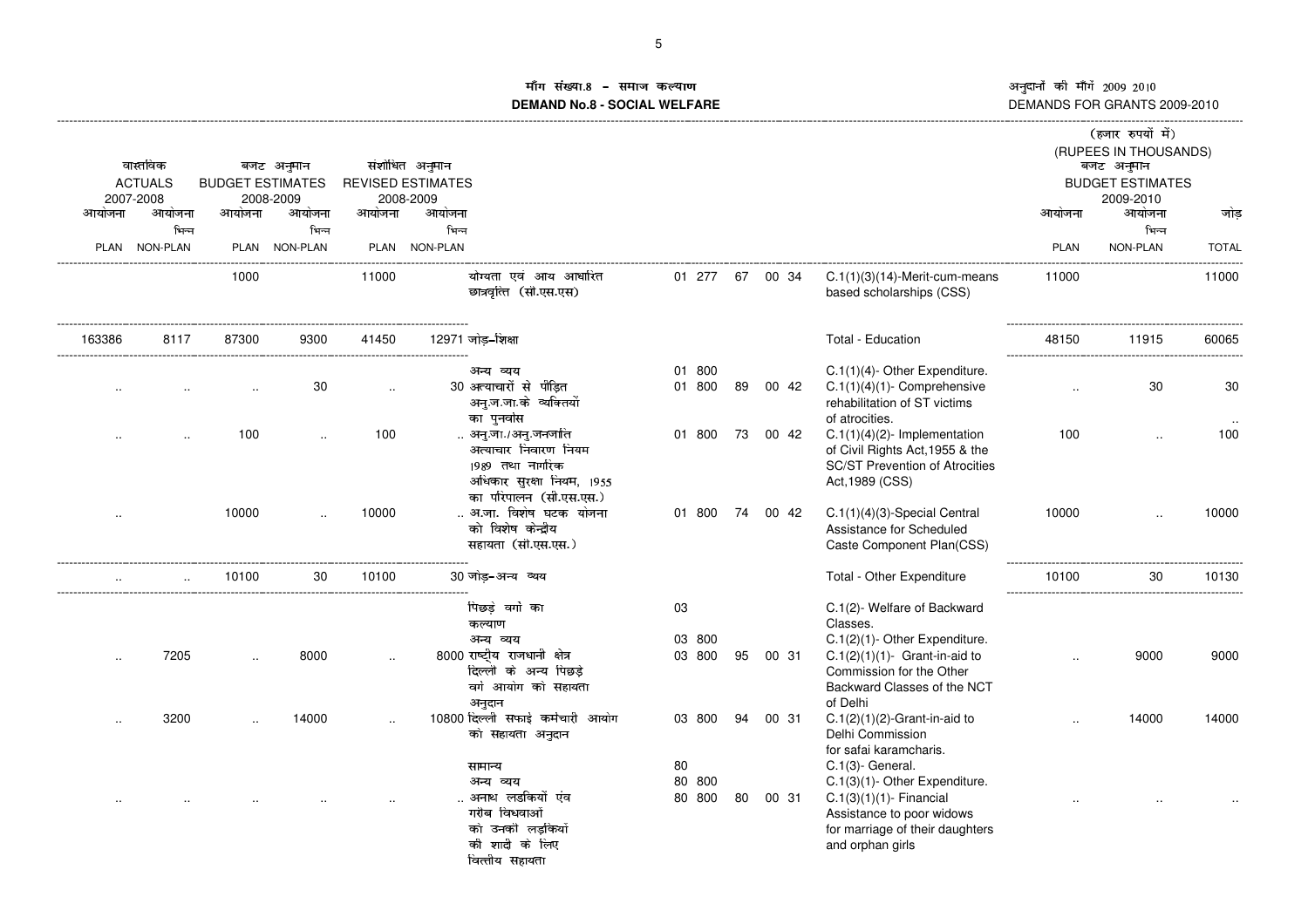# माँग संख्या.8 – समाज कल्याण **DEMAND No.8 - SOCIAL WELFARE**

|             |                 |                         |                 |             |                                                                                              |        |    |       |                                                                                                          |        | (हजार रुपयों में)<br>(RUPEES IN THOUSANDS) |              |
|-------------|-----------------|-------------------------|-----------------|-------------|----------------------------------------------------------------------------------------------|--------|----|-------|----------------------------------------------------------------------------------------------------------|--------|--------------------------------------------|--------------|
|             | वास्तविक        |                         | बजट अनुमान      |             | संशोधित अनुमान                                                                               |        |    |       |                                                                                                          |        | बजट अनुमान                                 |              |
|             | <b>ACTUALS</b>  | <b>BUDGET ESTIMATES</b> |                 |             | <b>REVISED ESTIMATES</b>                                                                     |        |    |       |                                                                                                          |        | <b>BUDGET ESTIMATES</b>                    |              |
|             | 2007-2008       |                         | 2008-2009       |             | 2008-2009                                                                                    |        |    |       |                                                                                                          |        | 2009-2010                                  |              |
| आयोजना      | आयोजना<br>भिन्न | आयोजना                  | आयोजना<br>भिन्न | आयोजना      | आयोजना<br>भिन्न                                                                              |        |    |       |                                                                                                          | आयोजना | आयोजना<br>भिन्न                            | जोड          |
| <b>PLAN</b> | NON-PLAN        |                         | PLAN NON-PLAN   | <b>PLAN</b> | <b>NON-PLAN</b>                                                                              |        |    |       |                                                                                                          | PLAN   | NON-PLAN                                   | <b>TOTAL</b> |
|             |                 |                         |                 |             |                                                                                              |        |    |       |                                                                                                          |        |                                            |              |
| 15119       | $\cdot$         | 8000                    |                 | 4000        | अन.जा./जनजाति  के<br>कालेजों व विश्वविद्यालय<br>छात्रों के लिए छात्रवृत्ति                   | 80 800 | 77 | 00 34 | $C.1(3)(1)(2)$ - Scholarship for<br>Colleges and university<br>students for SC/ST's.                     | 8500   |                                            | 8500         |
|             |                 |                         |                 |             | लडकी के जन्म पर                                                                              | 80 800 | 73 | 00 31 | $C.1(3)(1)(3)$ -Financial                                                                                |        |                                            |              |
|             |                 |                         |                 |             | अन.जा./अ.ज.जा./<br>अन्य पिछडे वर्ग एवं<br>अल्प संख्यकों को<br>वित्तीय सहायता                 |        |    |       | Assistance on birth of Girl<br>Child to SC/ST/OBC and<br>Minorities                                      |        |                                            |              |
|             |                 |                         |                 |             | सामुदायिक/ खेलकूद                                                                            | 80 800 | 70 | 00 31 | $C.1(3)(1)(4)$ -Financial                                                                                |        |                                            |              |
|             |                 |                         |                 |             | संगठनों को वित्तीय                                                                           |        |    |       | Assistance to Community/                                                                                 |        |                                            |              |
|             |                 |                         |                 |             | सहायता                                                                                       |        |    |       | Sports organisations                                                                                     |        |                                            |              |
|             |                 |                         |                 |             | अनुसूचित जाति/जन<br>जातियों के लिए दिल्ली<br>आयोग                                            | 80 800 | 72 | 00 42 | C.1(3)(1)(5)-Delhi Commission<br>for SCs/STs                                                             |        |                                            |              |
|             |                 | 1500                    |                 | 1000        | अर्न्तजातीय विवाह के लिए                                                                     | 80 800 | 71 | 00 42 | $C.1(3)(1)(6)$ -Incentive for inter-                                                                     | 1500   |                                            | 1500         |
|             |                 |                         |                 |             | प्रोत्साहन (सी.एस.एस.)                                                                       |        |    |       | caste marriage (CSS)                                                                                     |        |                                            |              |
|             |                 | 1000                    |                 | 1000        | जल्पसंख्यक बाहुल्य जिलों के<br>लिए बहु-क्षेत्रीय विकास<br>कार्यकम (सीएसएस)                   | 80 800 | 67 | 00 42 | $C.1(3)(1)(7)$ -Multi-sectoral<br>development programme for<br>minority concentration districts<br>(CSS) | 1000   |                                            | 1000         |
|             |                 |                         |                 |             | अनूसूचित जातियों के लिए                                                                      | 80 789 |    |       | C.1(3)(2)-Special Component                                                                              |        |                                            |              |
|             |                 |                         |                 |             | विशेष घटक योजना                                                                              |        |    |       | Plan for Scheduled Castes                                                                                |        |                                            |              |
|             |                 | 8000                    |                 | 12000       | अन.जा./जनजाति  के<br>कालेजों व विश्वविद्यालय<br>छात्रों के लिए छात्रवृत्ति<br>(एस.सी.एस.पी.) | 80 789 | 99 | 00 34 | $C.1(3)(2)(1)$ - Scholarship for<br>Colleges and university<br>students for SC/STs (SCSP)                | 8500   |                                            | 8500         |
|             |                 | 1000                    |                 | 600         | डा.अम्वेडकर रत्न                                                                             | 80 789 | 98 | 00 42 | $C.1(3)(2)(2)$ -Institution of                                                                           | 500    |                                            | 500          |
|             |                 |                         |                 |             | परुस्कार की स्थापना<br>(एस.सी.एस.पी.)                                                        |        |    |       | Dr. Ambedkar Ratna Award<br>(SCSP)                                                                       |        |                                            |              |
| 15119       |                 | 19500                   |                 | 18600       | . जोड-अन्य व्यय                                                                              |        |    |       | <b>Total-Other Expenditure</b>                                                                           | 20000  |                                            | 20000        |
| 200007      | 26860           | 265600                  | 42700           | 235590      | 44526 जोड़-मुख्य शीर्ष "2225"                                                                |        |    |       | TOTAL - MAJOR HEAD"2225'                                                                                 | 249600 | 52100                                      | 301700       |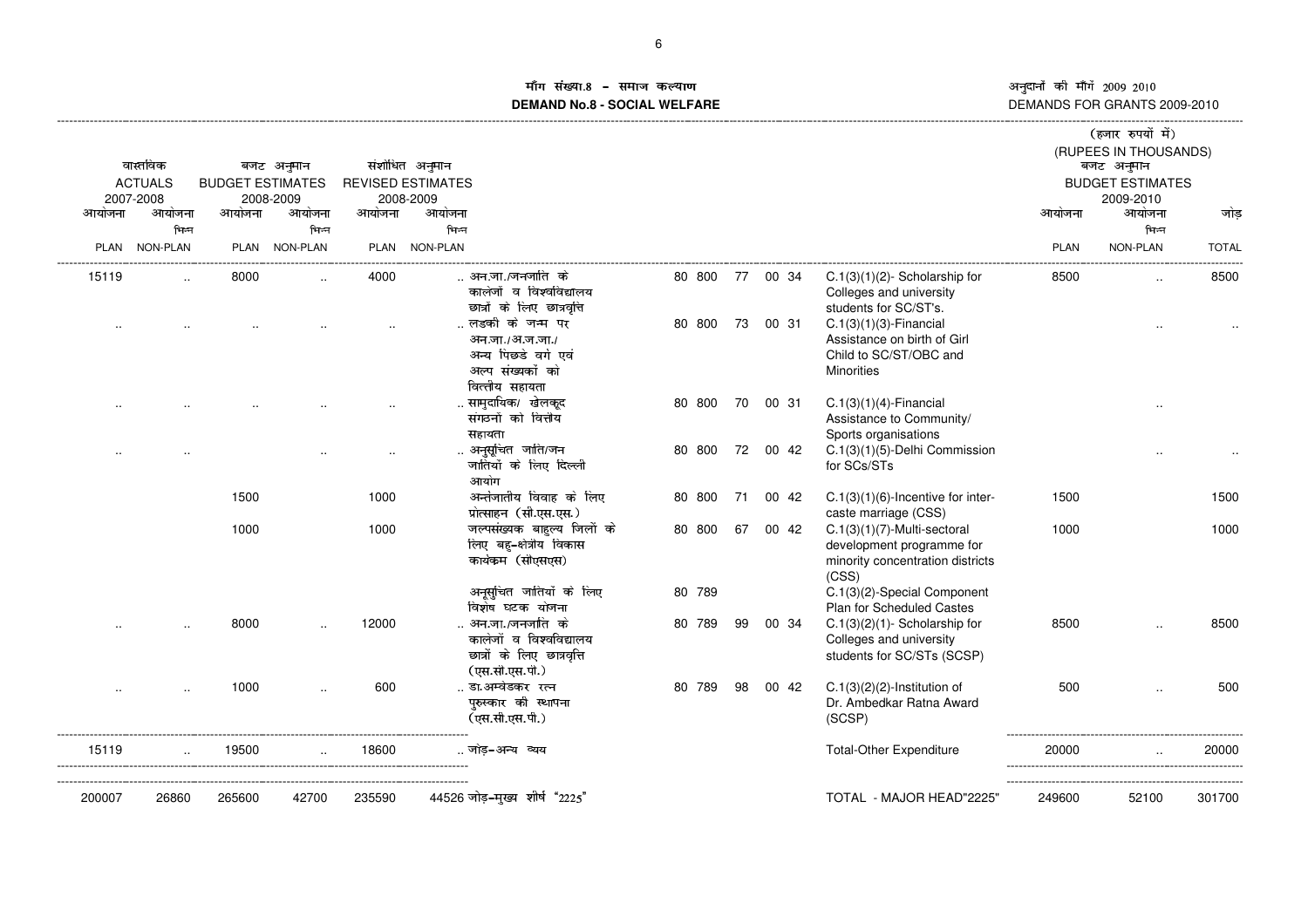¦§¤§¨© <sup>ª</sup>«¬§®¨© ¯°°±² ¯°³° DEMANDS FOR GRANTS 2009-2010

# ाँग संख्या ¡¢£¤¥**DEMAND No.8 - SOCIAL WELFARE**

|           |                             |                         |                      |           |                                       |                                                         |         |           |    |       |                                                        |                      | (हजार रुपयों में)                    |                        |
|-----------|-----------------------------|-------------------------|----------------------|-----------|---------------------------------------|---------------------------------------------------------|---------|-----------|----|-------|--------------------------------------------------------|----------------------|--------------------------------------|------------------------|
|           |                             |                         |                      |           |                                       |                                                         |         |           |    |       |                                                        |                      | (RUPEES IN THOUSANDS)                |                        |
|           | वास्तविक                    |                         | बजट अनुमान           |           | संशोधित अनुमान                        |                                                         |         |           |    |       |                                                        |                      | बजट अनुमान                           |                        |
|           | <b>ACTUALS</b><br>2007-2008 | <b>BUDGET ESTIMATES</b> | 2008-2009            |           | <b>REVISED ESTIMATES</b><br>2008-2009 |                                                         |         |           |    |       |                                                        |                      | <b>BUDGET ESTIMATES</b><br>2009-2010 |                        |
| आयोजना    | आयोजना                      | आयोजना                  | आयोजना               | आयोजना    | आयोजना                                |                                                         |         |           |    |       |                                                        | आयोजना               | आयोजना                               | जोड                    |
|           | भिन्न                       |                         | भिन्न                |           | भिन्न                                 |                                                         |         |           |    |       |                                                        |                      | भिन्न                                |                        |
|           | PLAN NON-PLAN               |                         | PLAN NON-PLAN        |           | PLAN NON-PLAN                         |                                                         |         |           |    |       |                                                        | <b>PLAN</b>          | NON-PLAN                             | <b>TOTAL</b>           |
|           |                             |                         |                      |           |                                       |                                                         |         |           |    |       |                                                        |                      |                                      |                        |
| 200007    | 26860                       | 265600                  | 42700                | 235590    |                                       | 44526 जोड–राजस्व भाग:                                   |         |           |    |       | TOTAL - REVENUE SECTION                                | 249600               | 52100                                | 301700                 |
| 200007    | 26860                       | 265600                  | 42700                | 235590    | 44526                                 |                                                         | स्वीकृत |           |    |       | Voted                                                  | 249600               | 52100                                | ------------<br>301700 |
| $\ddotsc$ | $\cdot$ .                   | $\ldots$                | $\ddot{\phantom{a}}$ | $\ddotsc$ | $\cdot$                               |                                                         | भारित   |           |    |       | Charged                                                | $\ddot{\phantom{a}}$ | $\sim$                               | $\sim$ $\sim$          |
|           |                             |                         |                      |           |                                       | पूँजी भाग :                                             |         |           |    |       | <b>CAPITAL SECTION:</b>                                |                      |                                      |                        |
|           |                             |                         |                      |           |                                       | मुख्य शीर्ष "4225"                                      |         |           |    |       | MAJOR HEAD "4225"                                      |                      |                                      |                        |
|           |                             |                         |                      |           |                                       | अनु.जा. तथा अनु.ज.                                      | 4225    |           |    |       | CC.1-Capital Outlay on Welfare                         |                      |                                      |                        |
|           |                             |                         |                      |           |                                       | जा. तथा अन्य पिछडे                                      |         |           |    |       | of S.C./S.T. & Other Backward                          |                      |                                      |                        |
|           |                             |                         |                      |           |                                       | वर्गों के कल्याण पर                                     |         |           |    |       | Classes                                                |                      |                                      |                        |
|           |                             |                         |                      |           |                                       | पूँजी परिव्यय                                           |         |           |    |       |                                                        |                      |                                      |                        |
|           |                             |                         |                      |           |                                       | अनुसूचित जातियों का<br>कल्याण                           |         | 01        |    |       | CC.1(1)- Welfare of Scheduled<br>Caste.                |                      |                                      |                        |
|           |                             |                         |                      |           |                                       | सार्वजनिक क्षेत्र और                                    |         | 01 190    |    |       | CC.1(1)(1)- Investment in Public                       |                      |                                      |                        |
|           |                             |                         |                      |           |                                       | अन्य उपक्रमों में निवेश                                 |         |           |    |       | Sector and Other Undertakings                          |                      |                                      |                        |
|           |                             |                         |                      | 6410      |                                       | दि.अ.जा.वित्तीय विकास                                   |         | 01 190    | 98 | 00 42 | $CC.1(1)(1)(1)$ - Equity share to                      |                      |                                      |                        |
|           |                             |                         |                      |           |                                       | निगम को अल्पसंख्यको                                     |         |           |    |       | <b>Minorities</b>                                      |                      |                                      |                        |
|           |                             |                         |                      |           |                                       | के लिये                                                 |         |           |    |       |                                                        |                      |                                      |                        |
|           |                             |                         |                      |           |                                       | शिक्षा                                                  |         | 277<br>01 |    |       | $CC.1(1)(2)$ -Education                                |                      |                                      |                        |
|           |                             | 15000                   |                      | 1000      |                                       | . माध्यमिक/उच्च  माध्यमिक/                              |         | 01 277    | 99 | 00 42 | CC.1(1)(2)(1)-Construction of                          | 15000                |                                      | 15000                  |
|           |                             |                         |                      |           |                                       | महाविद्यालय/विश्वविद्यालय                               |         |           |    |       | Hostel for SC/ST Students                              |                      |                                      |                        |
|           |                             |                         |                      |           |                                       | स्तर पर पढ़ रहे                                         |         |           |    |       | Studying in Middle/ Secondary                          |                      |                                      |                        |
|           |                             |                         |                      |           |                                       | अ.जा./अन्.जन.जा. के                                     |         |           |    |       | College/University Stages of                           |                      |                                      |                        |
|           |                             |                         |                      |           |                                       | छात्रो के लिए छात्रावास                                 |         |           |    |       | Education                                              |                      |                                      |                        |
|           |                             |                         |                      |           |                                       | का निर्माण                                              |         |           |    |       |                                                        |                      |                                      |                        |
|           |                             |                         |                      |           |                                       | अनूसुचित जातियों के लिए                                 |         | 01 789    |    |       | CC.1(1)(3)-Special Component                           |                      |                                      |                        |
|           |                             |                         |                      |           |                                       | विशेष घटक योजना                                         |         |           |    |       | Plan for Scheduled Castes                              |                      |                                      |                        |
| 70000     |                             |                         |                      |           |                                       | दिल्ली अनुसूचित जाति                                    |         | 01 789    | 99 | 00 42 | CC.1(1)(3)(1)- Delhi Scheduled                         |                      |                                      |                        |
|           |                             |                         |                      |           |                                       | वित्तीय तथा विकास                                       |         |           |    |       | Caste Financial & Development                          |                      |                                      |                        |
|           |                             |                         |                      |           |                                       | निगम (एस.सी.एस.पी.)                                     |         |           |    |       | Corporation Limited(SCSP)                              |                      |                                      |                        |
| 237195    |                             | 220000                  |                      | 289000    |                                       | अनुसूचित जातियों की बस्तियों<br>का सुधार (एस.सी.एस.पी.) |         | 01 789    | 98 | 00 42 | $CC.1(1)(3)(2)$ - Improvement of<br>SC Basties (SCSP). | 240000               |                                      | 240000                 |
|           |                             |                         |                      |           |                                       |                                                         |         |           |    |       |                                                        |                      |                                      |                        |
| 307195    |                             | 235000                  |                      | 296410    |                                       | जोड़-मुख्य शीर्ष "4225"                                 |         |           |    |       | TOTAL - MAJOR HEAD"4225'                               | 255000               |                                      | 255000                 |
|           |                             |                         |                      |           |                                       |                                                         |         |           |    |       |                                                        |                      |                                      |                        |
|           |                             |                         |                      |           |                                       |                                                         |         |           |    |       |                                                        |                      |                                      |                        |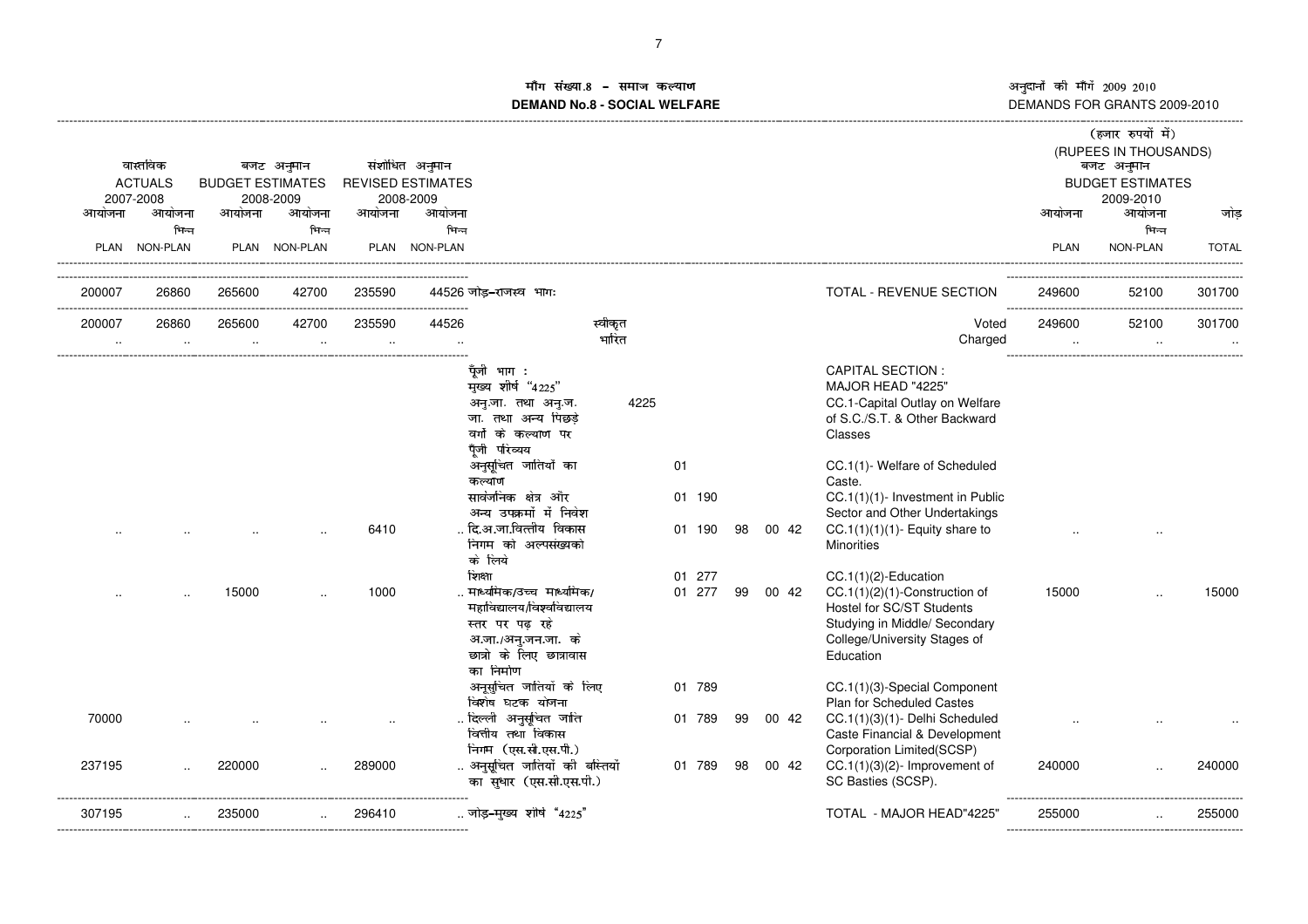# in संख्या egh b^\_ijk\_le\_mn6o**DEMAND No.8 - SOCIAL WELFARE**

|        | वास्तविक<br><b>ACTUALS</b> | <b>BUDGET ESTIMATES</b> | बजट अनुमान          |        | संशोधित अनुमान<br><b>REVISED ESTIMATES</b> |                                                                                                                                |      |    |                  |    |          |                                                                                                                                        |             | (हजार रुपयों में)<br>(RUPEES IN THOUSANDS)<br>बजट अनुमान<br><b>BUDGET ESTIMATES</b> |              |
|--------|----------------------------|-------------------------|---------------------|--------|--------------------------------------------|--------------------------------------------------------------------------------------------------------------------------------|------|----|------------------|----|----------|----------------------------------------------------------------------------------------------------------------------------------------|-------------|-------------------------------------------------------------------------------------|--------------|
| आयोजना | 2007-2008<br>आयोजना        | आयोजना                  | 2008-2009<br>आयोजना | आयोजना | 2008-2009<br>आयोजना                        |                                                                                                                                |      |    |                  |    |          |                                                                                                                                        | आयोजना      | 2009-2010<br>आयोजना                                                                 | जोड          |
|        | भिन्न                      |                         | भिन्न               |        | भिन्न                                      |                                                                                                                                |      |    |                  |    |          |                                                                                                                                        |             | भिन्न                                                                               |              |
|        | PLAN NON-PLAN              |                         | PLAN NON-PLAN       |        | PLAN NON-PLAN                              |                                                                                                                                |      |    |                  |    |          |                                                                                                                                        | <b>PLAN</b> | NON-PLAN                                                                            | <b>TOTAL</b> |
|        |                            |                         |                     |        |                                            | मुख्य शीर्ष "6225"<br>अनु.जातियाँ,अन.जन-<br>जातियों तथा अन्य<br>पिछडे वर्गो के<br>कल्याण के लिए ऋण                             | 6225 |    |                  |    |          | MAJOR HEAD "6225"<br>CC.2- Loan for Welfare of<br>SC/ST & Other Backward<br>Classes                                                    |             |                                                                                     |              |
|        |                            |                         |                     |        |                                            | अनुसूचित जातियों का<br>कल्याण                                                                                                  |      | 01 |                  |    |          | CC.2(1)- Welfare of Scheduled<br>Castes.                                                                                               |             |                                                                                     |              |
|        |                            | 2500                    |                     |        |                                            | अन्य ऋण<br>. अनुसूचित जातियों/<br>/अनुसूचित जनजातियों<br>तथा अन्य आर्थिक रूप                                                   |      |    | 01 800<br>01 800 | 95 | 00 55    | CC.2(1)(1)-Other Loans.<br>$CC.2(1)(1)(1)$ - Interest-free<br>loan to provide Technical<br>Education to SC/STs & Other                 | 1500        |                                                                                     | 1500         |
|        |                            |                         |                     |        |                                            | से कमजोर वर्गो को<br>तकनीकी शिक्षा के<br>लिए ब्याज मुक्त ऋण                                                                    |      |    |                  |    |          | economically weaker sections.                                                                                                          |             |                                                                                     |              |
|        |                            |                         |                     |        |                                            | कंपोजिट ऋण योजना                                                                                                               |      |    | 01 800           | 94 | 00 55    | $CC.2(1)(1)(2)$ - Composite<br>Loan Scheme                                                                                             |             |                                                                                     |              |
|        |                            |                         |                     |        |                                            | सी.एन.जी. बसों की<br>खरीद के लिये अ.जा./<br>अ.ज.जा. बस प्रचालकों<br>वित्तीय सहायता देने<br>हेतु डी.एस.सी.एफ.डी.सी.<br>को ॠ्रण  |      |    | 01 800           |    | 92 00 55 | $CC.2(1)(1)(3)$ - Loan to DSCFDC<br>for providing financial assistance<br>to SC/ST bus operators for<br>purchase of CNG buses          |             |                                                                                     |              |
|        |                            | 3500                    |                     |        |                                            | दिल्ली अ.जा. वित्तीय विकास<br>निगम को अ.जा. के कल्याण<br>के लिए ॠण                                                             |      |    | 01 800           |    | 91 00 55 | $CC.2(1)(1)(4)$ - Loan to DSCFDC<br>for welfare of SCs                                                                                 |             |                                                                                     |              |
|        |                            |                         |                     |        |                                            | अनूसुचित जातियों के लिए<br>विशेष घटक योजना                                                                                     |      |    | 01 789           |    |          | CC.2(1)(2)-Special Component<br><b>Plan for Scheduled Castes</b>                                                                       |             |                                                                                     |              |
|        |                            |                         |                     |        |                                            | . स्वरोजगार हेतु तिपहिये<br>तथा बसें खरीदने के<br>लिए डी.एस.एफ.डी.सी.<br>को सीमांत धन ऋण<br>(एस.सी.एस.पी.)                     |      |    | 01 789           |    | 90 00 55 | CC.2(1)(2)(1)- Margin Money<br>Loan to DSFDC for self<br>employment for Purchase of<br>Three-Wheelers & Buses<br>(SCSP)                |             |                                                                                     |              |
|        |                            | 2500                    |                     |        |                                            | अनुसूचित जातियों/<br>/अनुसूचित जनजातियों<br>तथा अन्य आर्थिक रूप<br>से कमजोर वर्गो को<br>तकनीकी शिक्षा के<br>लिए ब्याज मुक्त ऋण |      |    | 01 789           | 89 | 00 55    | $CC.2(1)(2)(2)$ - Interest-free<br>loan to provide Technical<br>Education to SC/STs & Other<br>economically weaker sections.<br>(SCSP) | 3500        |                                                                                     | 3500         |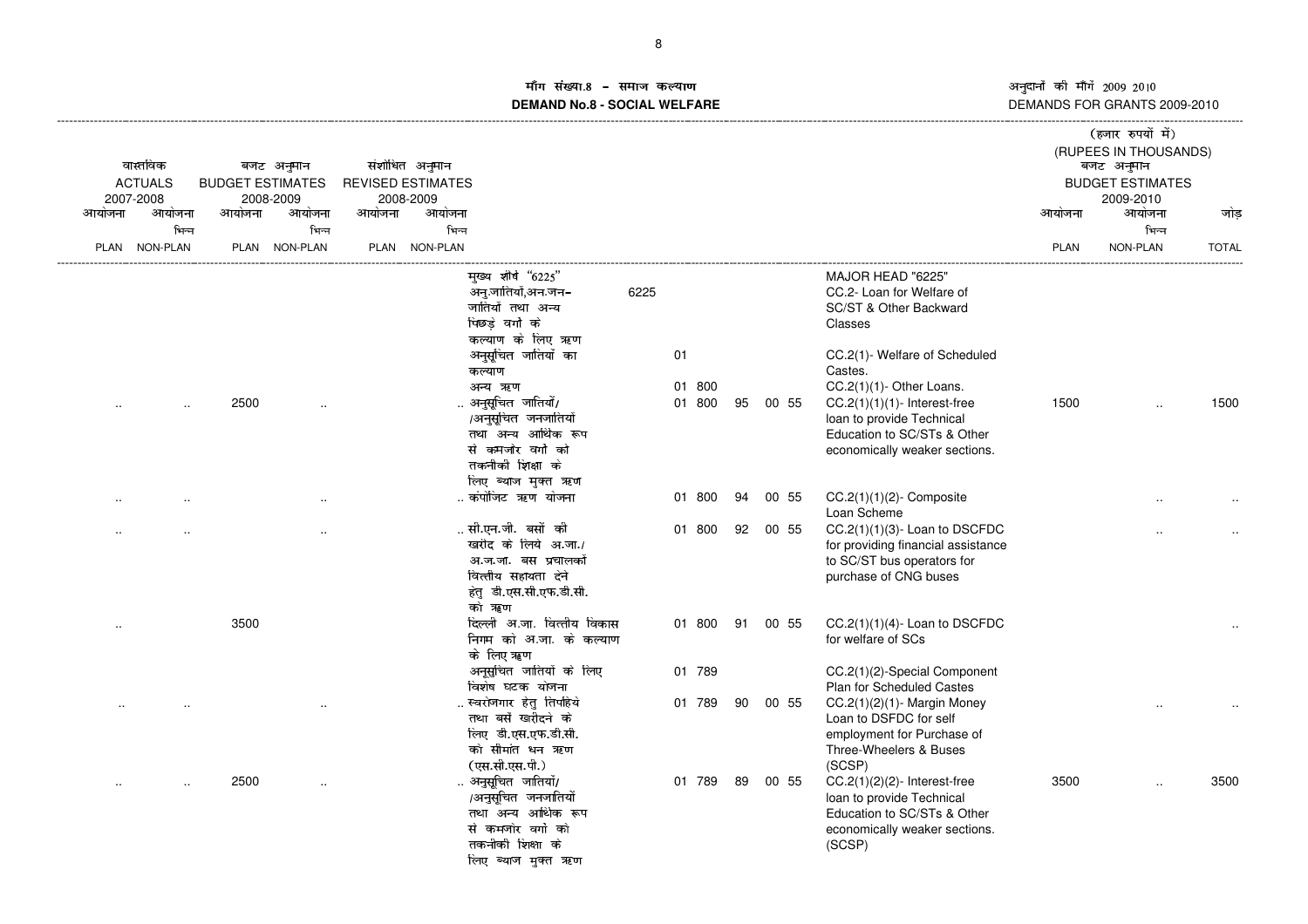ाँग संख्या <sup>689</sup> 3/0:;<0=60>?@**DEMAND No.8 - SOCIAL WELFARE**

अनुदानों की माँगें 2009–2010<br>DEMANDS FOR GRANTS 2009-2010

| आयोजना               | वास्तविक<br><b>ACTUALS</b><br>2007-2008<br>आयोजना | <b>BUDGET ESTIMATES</b><br>आयोजना | बजट अनुमान<br>2008-2009<br>आयोजना | आयोजना | संशोधित अनुमान<br><b>REVISED ESTIMATES</b><br>2008-2009<br>आयोजना |                            |        |    |       |                                    | आयोजना      | (हजार रुपयों में)<br>(RUPEES IN THOUSANDS)<br>बजट अनुमान<br><b>BUDGET ESTIMATES</b><br>2009-2010<br>आयोजना | जोड          |
|----------------------|---------------------------------------------------|-----------------------------------|-----------------------------------|--------|-------------------------------------------------------------------|----------------------------|--------|----|-------|------------------------------------|-------------|------------------------------------------------------------------------------------------------------------|--------------|
|                      | भिन्न                                             |                                   | भिन्न                             |        | भिन्न                                                             |                            |        |    |       |                                    |             | भिन्न                                                                                                      |              |
|                      | PLAN NON-PLAN                                     |                                   | PLAN NON-PLAN                     | PLAN   | <b>NON-PLAN</b>                                                   |                            |        |    |       |                                    | <b>PLAN</b> | NON-PLAN                                                                                                   | <b>TOTAL</b> |
|                      |                                                   |                                   |                                   |        |                                                                   | (एस.सी.एस.पी.)             |        |    |       |                                    |             |                                                                                                            |              |
|                      |                                                   |                                   |                                   |        |                                                                   | कंपोजिट ऋण योजना           | 01 789 | 88 | 00 55 | $CC.2(1)(2)(3)$ - Composite        |             |                                                                                                            |              |
| $\ddot{\phantom{a}}$ |                                                   |                                   | $\cdot$ .                         |        |                                                                   | (एस.सी.एस.पी.)             |        |    |       | Loan Scheme (SCSP)                 |             |                                                                                                            |              |
|                      |                                                   |                                   |                                   |        |                                                                   | राष्टीय सफाई कर्मचारी      | 01 789 | 87 | 00 55 | $CC.2(1)(2)(4)$ -General loan      |             |                                                                                                            |              |
|                      |                                                   |                                   | $\cdot$ .                         |        |                                                                   | एवं विकास निगम के          |        |    |       | scheme for self employment         |             |                                                                                                            |              |
|                      |                                                   |                                   |                                   |        |                                                                   | सहयोग से सफाई              |        |    |       | of safai karmachari in collabora-  |             |                                                                                                            |              |
|                      |                                                   |                                   |                                   |        |                                                                   | कर्मचारीयों के स्वरोजगार   |        |    |       | tion with National Safai           |             |                                                                                                            |              |
|                      |                                                   |                                   |                                   |        |                                                                   | हेतु सामान्य ऋण            |        |    |       | Karmacharies Financial and         |             |                                                                                                            |              |
|                      |                                                   |                                   |                                   |        |                                                                   | योजना (एस.सी.एस.पी.)       |        |    |       | Development Corporation            |             |                                                                                                            |              |
|                      |                                                   |                                   |                                   |        |                                                                   |                            |        |    |       | (SCSP)                             |             |                                                                                                            |              |
|                      |                                                   | 3500                              |                                   |        |                                                                   | दिल्ली अ.जा. वित्तीय विकास | 01 789 | 86 | 00 55 | $CC.2(1)(2)(5)$ - Loan to DSCFDC   |             |                                                                                                            |              |
|                      |                                                   |                                   |                                   |        |                                                                   | निगम को अ.जा. के कल्याण    |        |    |       | for welfare of SCs (SCSP)          |             |                                                                                                            |              |
|                      |                                                   |                                   |                                   |        |                                                                   | पिछड़े वर्गो का कल्याण     | 03     |    |       | CC.2(2)-Welfare of Backward        |             |                                                                                                            |              |
|                      |                                                   |                                   |                                   |        |                                                                   |                            |        |    |       | classes                            |             |                                                                                                            |              |
|                      |                                                   |                                   |                                   |        |                                                                   | अन्य ऋण                    | 03 800 |    |       | CC.2(2)(1)-Other Loans             |             |                                                                                                            |              |
|                      |                                                   |                                   |                                   |        |                                                                   | डी.एस.एफ.डी.सी.  के        | 03 800 | 99 | 00 55 | CC.2(2)(1)(1)-Financial Assistance |             |                                                                                                            |              |
|                      |                                                   |                                   |                                   |        |                                                                   | माध्यम से अन्य पिछड़े      |        |    |       | to OBCs for their economic         |             |                                                                                                            |              |
|                      |                                                   |                                   |                                   |        |                                                                   | वर्गों के आर्थिक उत्थान    |        |    |       | upliftment through DSCFDC.         |             |                                                                                                            |              |
|                      |                                                   |                                   |                                   |        |                                                                   | के लिए वित्तीय सहायता      |        |    |       |                                    |             |                                                                                                            |              |
|                      |                                                   |                                   |                                   |        |                                                                   | सामान्य                    | 80     |    |       | CC.2(3)-General                    |             |                                                                                                            |              |
|                      |                                                   |                                   |                                   |        |                                                                   | अन्य ऋण                    | 80 800 |    |       | CC.2(3)(1)-Other Loans             |             |                                                                                                            |              |
|                      |                                                   |                                   |                                   |        |                                                                   | अल्पसंख्यक समुदायो के      | 80 800 | 99 | 00 55 | $CC.2(3)(1)(1)$ - General loan     |             |                                                                                                            |              |
|                      |                                                   |                                   |                                   |        |                                                                   | लक्ष्य समूह व्यक्तियों     |        |    |       | scheme for employment for          |             |                                                                                                            |              |
|                      |                                                   |                                   |                                   |        |                                                                   | को रोजगार के लिये          |        |    |       | providing financial assistance to  |             |                                                                                                            |              |
|                      |                                                   |                                   |                                   |        |                                                                   | वित्तीय सहायता हेतु        |        |    |       | the target group persons           |             |                                                                                                            |              |
|                      |                                                   |                                   |                                   |        |                                                                   | सामान्य ऋण योजना           |        |    |       | belonging to minority              |             |                                                                                                            |              |
|                      |                                                   |                                   |                                   |        |                                                                   |                            |        |    |       | communities                        |             |                                                                                                            |              |
|                      |                                                   |                                   |                                   |        |                                                                   | . मैक्सी कैब योजना के      | 80 800 | 98 | 00 55 | CC.2(3)(1)(2)-Plying four stroke   |             |                                                                                                            |              |
|                      |                                                   |                                   |                                   |        |                                                                   | अन्तर्गत चार स्ट्रोक       |        |    |       | motor cycles as texies under       |             |                                                                                                            |              |
|                      |                                                   |                                   |                                   |        |                                                                   | मोटर साईकिल को             |        |    |       | Mexi Cab scheme                    |             |                                                                                                            |              |
|                      |                                                   |                                   |                                   |        |                                                                   | टैक्सी के रुप में          |        |    |       |                                    |             |                                                                                                            |              |
|                      |                                                   |                                   |                                   |        |                                                                   | चलाने हेतु                 |        |    |       |                                    |             |                                                                                                            |              |
|                      |                                                   | 12000                             |                                   |        |                                                                   | जोड़-मुख्य शीर्ष "6225"    |        |    |       | TOTAL - MAJOR HEAD"6225'           | 5000        |                                                                                                            | 5000         |
|                      |                                                   |                                   |                                   |        |                                                                   |                            |        |    |       |                                    |             |                                                                                                            |              |
|                      |                                                   |                                   |                                   |        |                                                                   |                            |        |    |       |                                    |             |                                                                                                            |              |